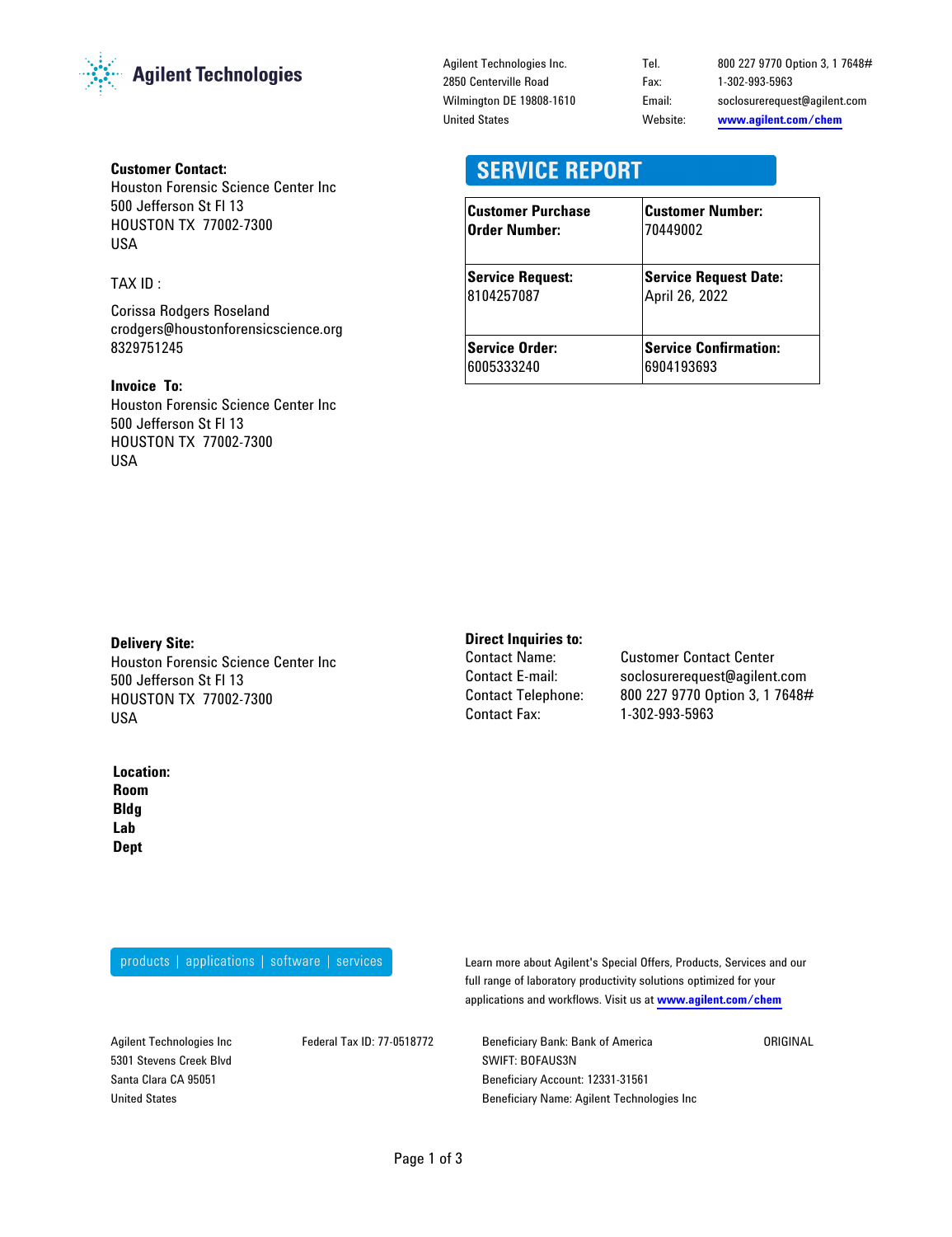#### **Service Instrument:**

| <b>Model</b><br><b>Number</b> | <b>Model Description</b>                  | <b>Serial Number</b> | <b>System Handle</b> | <b>Parent Asset</b>  |
|-------------------------------|-------------------------------------------|----------------------|----------------------|----------------------|
| G3440B                        | Agilent 7890B Series GC Custom CN15123149 |                      |                      | <b>SYS-GC-7890-E</b> |

#### **Service Items:**

| <b>Item</b> | <b>Service/Part</b> # | Description            | <b>Qtv</b> | <b>Entitlement</b>   | <b>Service Start Service End</b> |            |
|-------------|-----------------------|------------------------|------------|----------------------|----------------------------------|------------|
| 1000        | <b>REPAIR</b>         | Repair                 | 1.00       | Agreement            | 104/27/2022                      | 04/28/2022 |
|             |                       |                        |            | Entitlement -        |                                  |            |
|             |                       |                        |            | 100 % covered        |                                  |            |
| 1010        | G3430-61851           | Lead Free AC Power PCA | 1.00       | Agreement            |                                  |            |
|             |                       |                        |            | <b>Entitlement</b> - |                                  |            |
|             |                       |                        |            | 100 % covered        |                                  |            |

#### **Additional Information:**